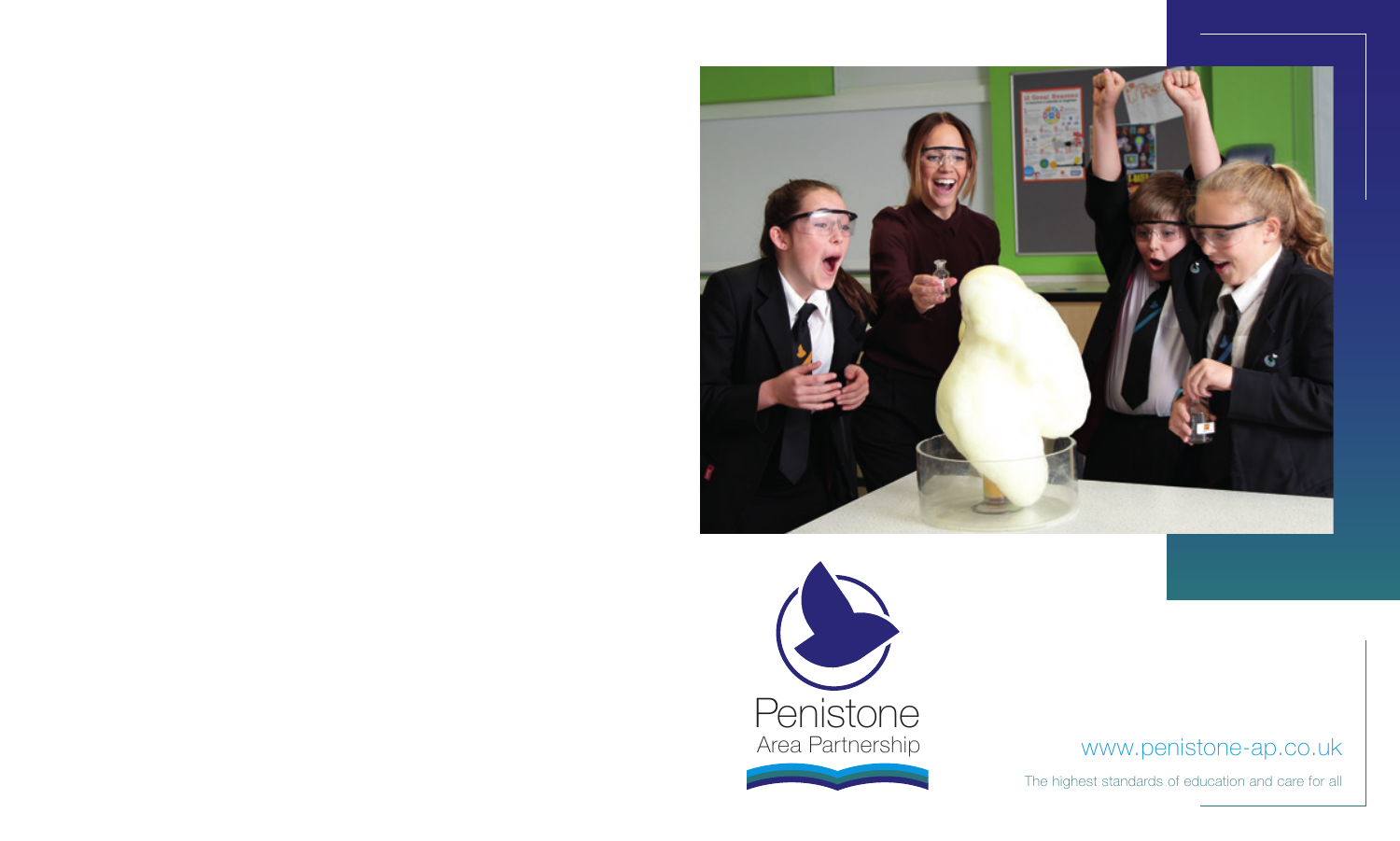### What is School Direct?

School Direct teacher training is a school based training programme led and delivered by schools, leading to a PGCE with QTS and masters accreditation. Working in conjunction with Sheffield Hallam University. **Stuart Powell – Teacher of Computing<br>
MOOI Direct?<br>
Training is a school based training programme led and delivered t** 

From day one of the academic year you join your department to develop your teaching pedagogy, learning about the world of education and what it has to offer. As part of the programme you will;

- Have a host school where you will complete the majority of your training.
- Attend an alternative placement.
- Have a dedicated subject mentor.
- Have a academic tutor who is a specialist in their subject area.
- Attend weekly partnership CPD informed by current evidence informed teaching, alongside host school CPD.
- Have access to an excellent Post-16 provision and a dedicated SEND provision to further develop your teaching pedagogy.
- Be supported to secure your 1st teaching position.

Alongside our provision you will attend SHU one day a week to further develop your teaching pedagogy, get support with academic assignments and meet your academic mentor.

**Having looked at several training providers, I went with the PAP based on the rigor of the selection process and my impressions of the people. I haven't been disappointed! Excellent support and communication all through my placement, recognising that trainees are people first with concerns and worries.**



# Why you should train to teach with us.

We provide an evidenced informed teaching programme, led by the latest teaching pedagogy to inform you and our practice. We provide opportunities to train in inspirational school environments with support starting at the application stage, throughout your placements and into your ECT year.

Our vision is to provide the highest standard of education and care for all, through an inclusive, diverse, evidenced informed training programme to nurture and equip you with the skills and knowledge to thrive in the education sector.

We work alongside Sheffield Hallam Institute of Education, the 2nd largest provider of teacher training to deliver an excellent School Direct programme.

We offer School Direct opportunities across both Primary, including Early Years and Secondary with an opportunity to gain experience at Penistone Grammar School's Post-16 centre, alongside our dedicated SEND provision; The HeartSpace.

We are located in the beautiful surroundings of the Peak District with easy commuting links to Sheffield, Huddersfield, Leeds, Barnsley and Wakefield. Why would you choose anywhere else?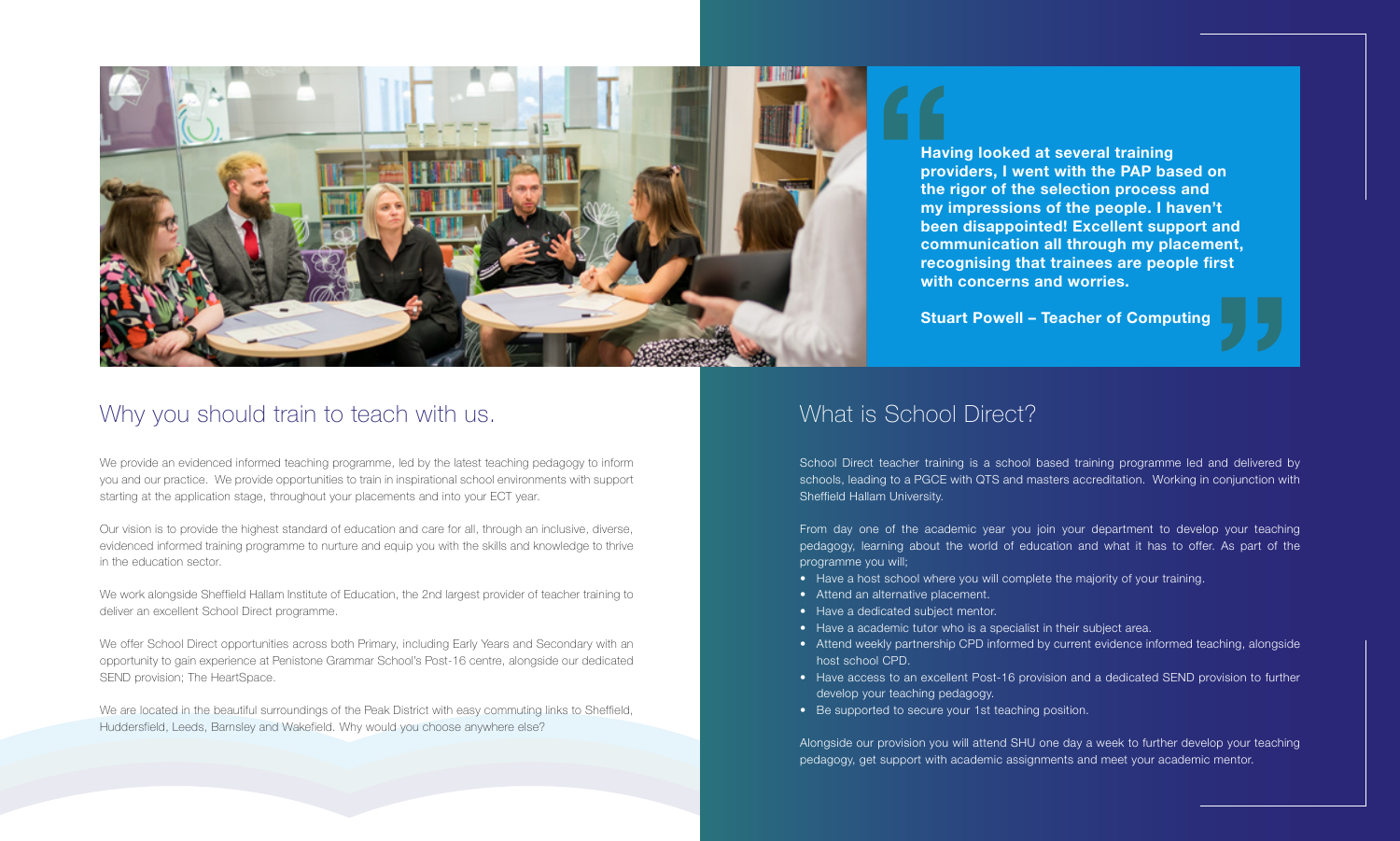### Funding Options

Trainees have access to tuition fee loans, maintenance loans, teaching bursaries and scholarships.

You can still apply for a tuition fee and a maintenance loan if you already have a student loan, and regardless of whether you get a teaching bursary or scholarship.







**Training with the PAP was the best decision I ever made, it can be really difficult making your choice when applying for teaching, but from the moment I interviewed with PAP I knew it was the provider for me. The support given throughout my training and even before starting was fantastic. You immediately feel like part of a teaching community with excellent support from mentors and other trainees. The CPD sessions are informative with great teaching and learning techniques, preparing us to be the best teachers possibly can be. Training**<br> **Training**<br> **made, it**<br> **when ap<br>
I intervie<br>
for me. 1<br>
and even** 

You will only have to make loan repayments once you're earning. Your repayments will not increase if you already have a student loan and take an additional loan for teacher training.

Bursaries are available for a range of subjects. To find out more about funding, visit https://getintoteaching.education.gov.uk/funding-your-training

If the subject you want to teach isn't in your degree but you have a strong A-Level in your desired subject, you can undertake a Subject Knowledge Enhancement course to enhance your knowledge.

**Rebecca Atkinson – Teacher of D&T "**



### Entry Requirements

The requirements to Train to Teach are;

- Undergraduate degree 2:2 or above awarded by an higher education provider
- GCSE English and Maths at grade 4/C or above or equivalent\*.
- If you intend to train in Primary you will require a 4/C or above in GCSE Science.

If you haven't achieved the required GCSEs, there are options to study the qualifications through local colleges or at home.

\*For details of GCSE equivalent please contact Sheffield Hallam on 0114 225 5555.



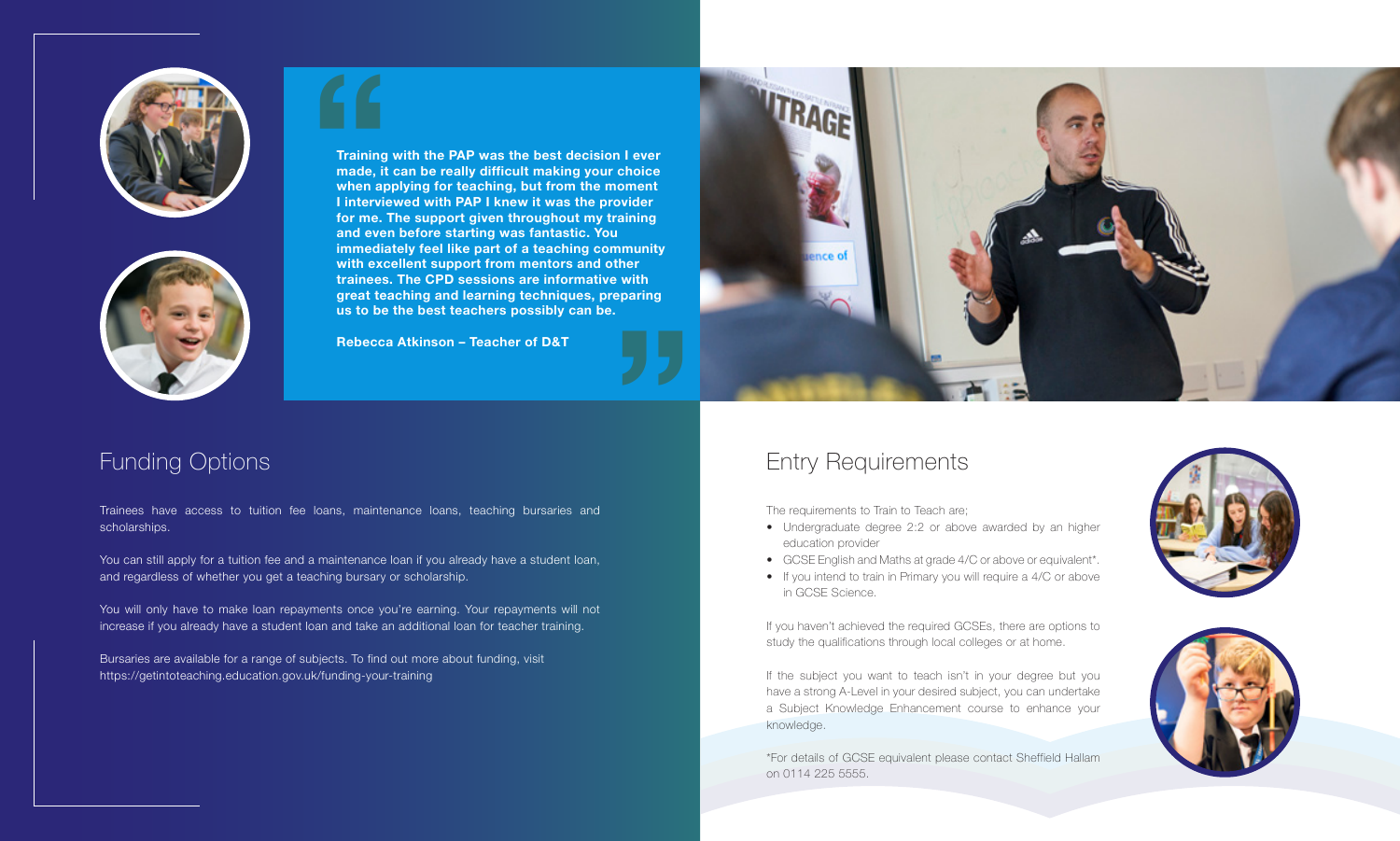**We had direct contact with the lead of the partnership from day one, they provide excellent guidance to help really develop our practice and pedagogy. The mentors are fab too!**





### How to apply

To apply to train to teach visit www.gov.uk/apply-for-teacher-training to begin your application. As part of your application you will provide evidence of;

- Qualifications (GCSE, A Level and Higher Education)
- Previous work experience
- Personal Statement
	- Why do you want to become a teacher?
	- What do you know about the subject you want to teach?
- References

Once we have received an application and are satisfied it meets the requirements, candidates will be invited to a school based interview which is designed to get the best match of applicants for our places.

Penistone St Johns Primary School and Penistone Grammar School are the lead schools in the partnership and will co-ordinate the recruitment process on behalf of the partnership. Our university and partner staff may be involved in the interview process.